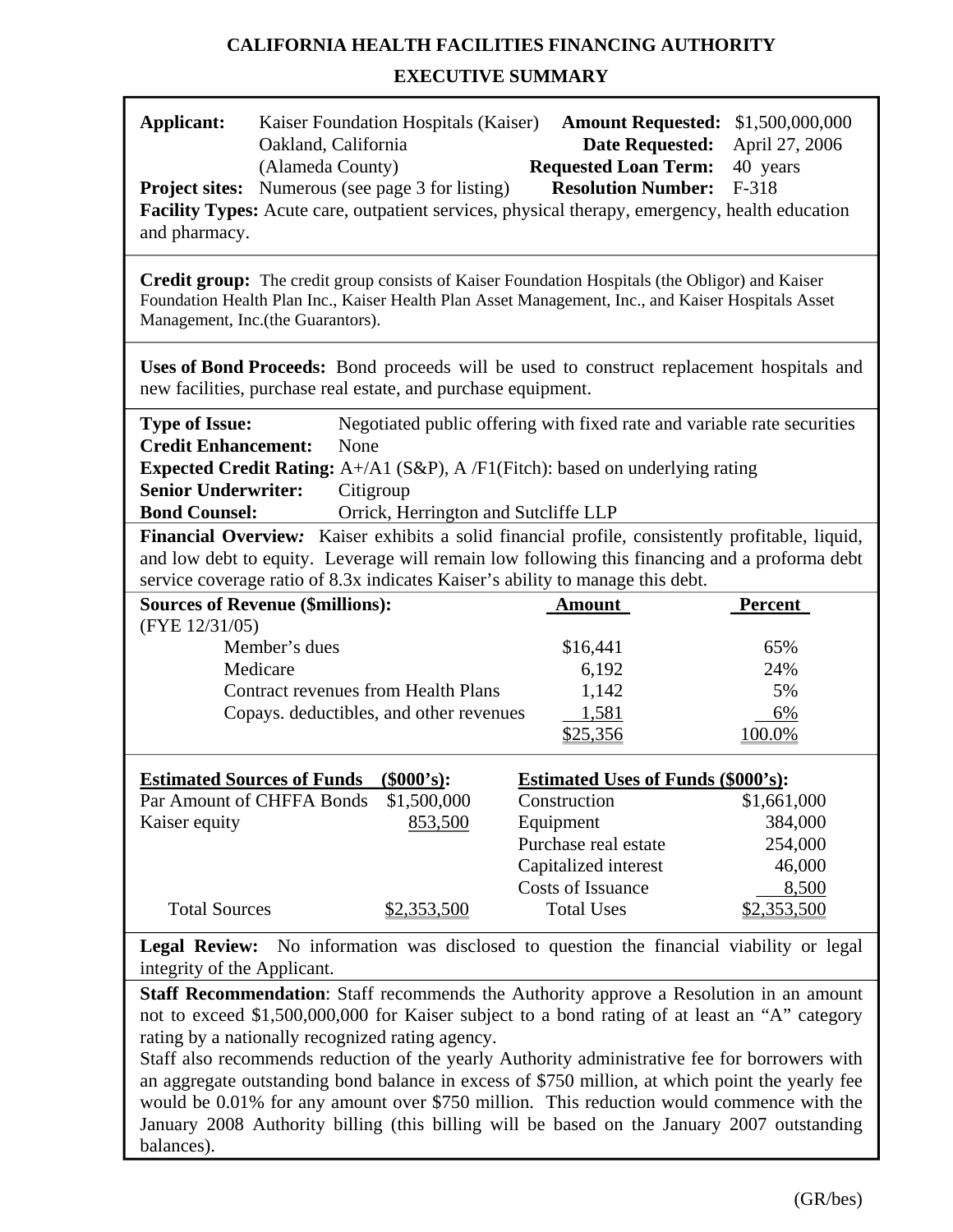#### **STAFF SUMMARY AND RECOMMENDATION**

#### **Kaiser Foundation Hospitals ("Kaiser")**

### April 27, 2006 Resolution Number: F-318

#### **Policy Issue:**

Staff proposes reducing the Authority's annual fee for Kaiser. Currently, the annual fee is .02% of each borrower's total Authority bonds outstanding\*. The proposed annual fee would remain at .02% for the first \$750 million, but would be assessed at .01% for the remaining outstanding balance over \$750 million.

Staff recommends a reduction in the annual fee so that the savings may be used for community benefit.

Payments are assessed one year following the issuance of the bonds. Since the first annual billing is based on the amount outstanding as of January 31, 2007, this policy would not benefit Kaiser until the January 2008 billing.

If \$1.5 billion of Authority debt is issued in 2006, the outstanding balance would be approximately \$1.519 billion.

Based on that amount, the annual fee amount would be \$226,876 versus \$303,752 under the current formula.

Staff will bring a more formal proposal to reduce the annual administration fee for all Authority borrowers at the next Authority meeting.

|                               | Bonds outstanding: |         | Fee amount: |
|-------------------------------|--------------------|---------|-------------|
| Proposed Fee Schedule:        | 750,000,000        | $*02\%$ | 150,000     |
|                               | 768,759,239        | $*01\%$ | 76,876      |
|                               | \$1,518,759,239    |         | 226,876     |
| <b>Existing Fee Schedule:</b> | 750,000,000        | $*02\%$ | 150,000     |
|                               | 768,759,239        | $*02\%$ | 153,752     |
|                               | \$1,518,759,239    |         | 303,752     |

\_\_\_\_\_\_\_\_\_\_\_\_\_\_\_\_\_\_\_\_\_\_\_\_\_\_\_\_\_\_\_\_\_\_\_\_\_\_\_\_\_\_\_\_\_\_\_\_\_\_\_\_\_\_\_\_\_\_\_\_\_\_\_\_\_\_\_\_\_\_\_\_\_\_\_\_\_\_\_\_\_\_\_\_\_\_\_\_\_\_\_\_\_\_

\* For a Private Health Facility (or system) with annual gross revenues of \$2.5 million or greater.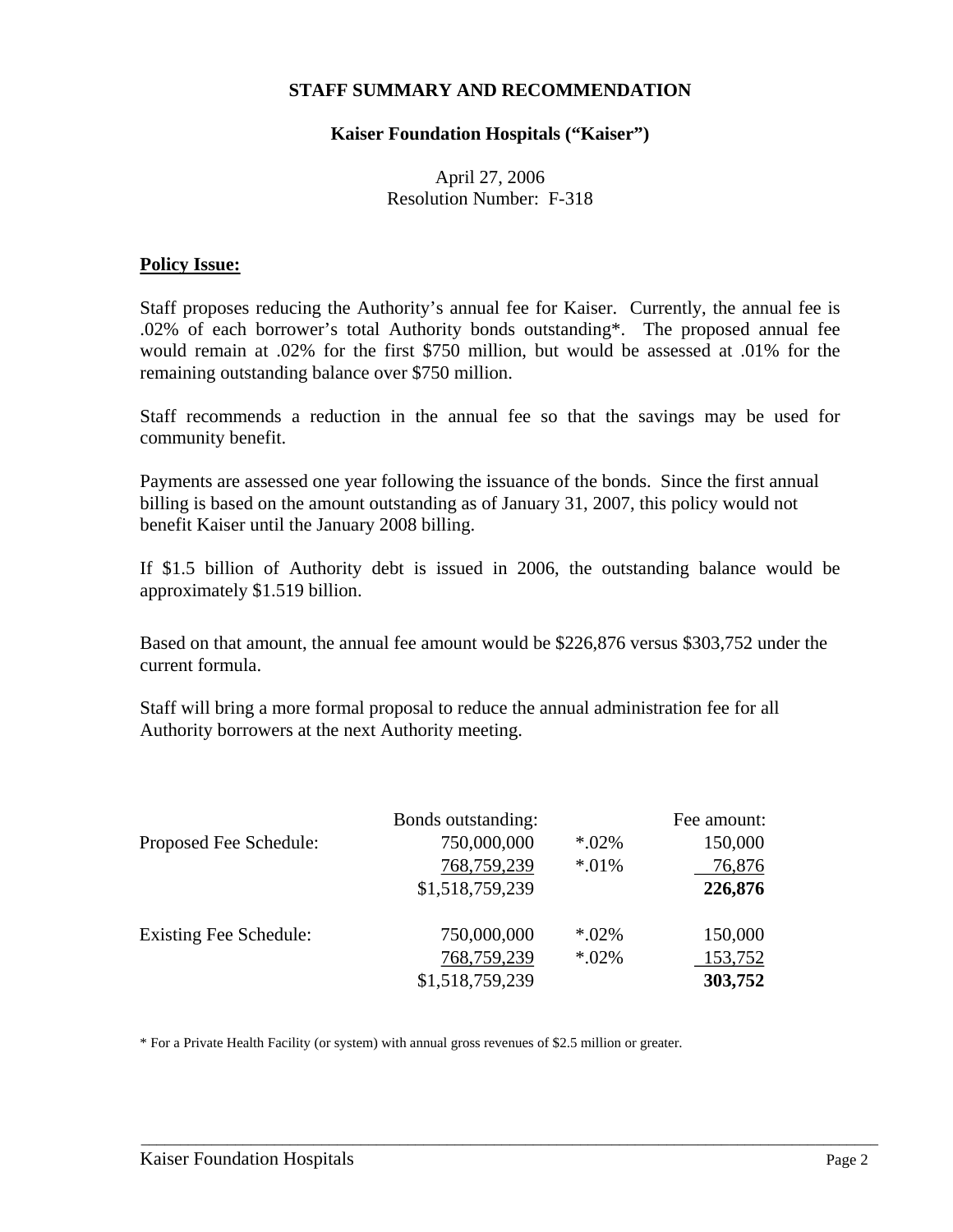# **I. PURPOSE OF FINANCING:**

Kaiser plans to invest approximately \$16 billion in projects from 2006-2012 throughout California, including new medical office buildings, construction of replacement hospitals to meet seismic requirements and expansion of existing facilities.

2006 Bond proceeds will be used to construct, renovate and purchase equipment for a variety of facilities in several locations.

Kaiser proposes to build replacement hospitals for its Panorama City, Los Angeles, West Los Angeles, South Bay, Hayward, and Oakland medical center campuses. Other uses of proceeds include the construction of medical office buildings, purchase of an office building to house information technology personnel and the purchase of land in the Mt. Diablo area for future growth.

## **Construction/Renovation ................................................................................ \$1,661,000,000**

## Los Angeles Medical Center ("LAMC") replacement hospital

Construction of a 464-bed replacement hospital on the existing Los Angeles Medical Center campus to comply with seismic regulations. LAMC provides general acute care to approximately 200,000 members within a thirty-minute drive time of the facility and specialized tertiary and quaternary services (cardiac surgery, neurosurgery, pediatric surgery, radiation therapy and complex/rare medical care) to the members residing in the Greater Los Angeles area. The project is under construction.

## Panorama City Medical Center ("PCMC") replacement hospital

Construction of a 218-bed replacement hospital (plus an option to build an 8 bed Neonatal Intensive Care Unit (NICU)) on the existing PCMC campus to provide seismically-compliant inpatient services for the east San Fernando Valley membership. The project is under construction.

## West LA Medical Center replacement hospital

The West Los Angeles Tower Addition (178,000 sq. ft.) replacement project provides a seismically compliant facility. In addition, a parking structure, upgrades to the central plant, remodels to the existing compliant South Tower and relocations of displaced outpatient departments are necessary. To accommodate the parking structure, an outpatient facility will be demolished. The project is under construction.

#### South Bay replacement hospital – Vermont Pavilion

The 112,480 square feet building will house Labor & Delivery, Post Partum, Pediatric and Neonatal Intensive Care Unit inpatient areas as well as Perioperative functions that will address capacity demand. The project is under construction, along with a parking structure and upgrades to the Central Plant.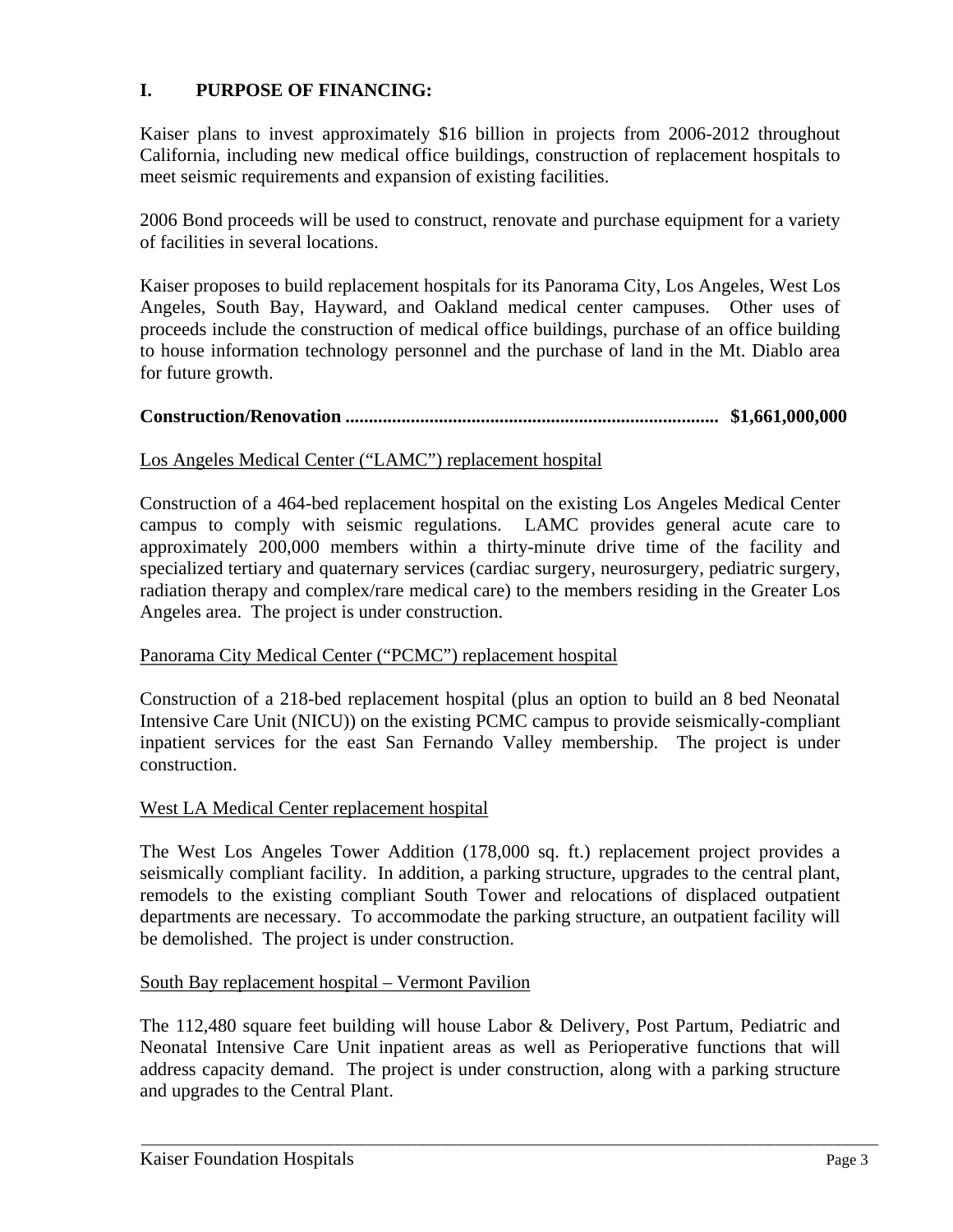## Oakland Medical Center ("OMC")

This is Phase One of a multi-phased project to replace OMC. In this phase, a 50-provider medical office building and 728 car garage is being constructed in order to relocate existing services from OMC. The OMC will later be rebuilt at the MacArthur-Broadway site in time for compliance with seismic legislation.

### Modesto hospital and Medical office building

Construction of a new 224-bed hospital and a medical office building for 80 providers on 49 acres in Salida / North Modesto.

#### Vacaville hospital

Construction of a new 150 bed tower and parking structure.

#### Santa Rosa hospital tower

Construction of a new five story hospital tower, ambulatory surgery and outpatient procedure center. The project also includes renovations in the existing hospital.

#### **Purchase equipment ........................................................................................ \$384,000,000**

New equipment will be purchased for the new, renovated and existing hospital facilities including surgical equipment, laboratory equipment, MRI and other imaging equipment, data processing equipment, and phone systems.

|  | \$254,000,000 |
|--|---------------|
|--|---------------|

## San Leandro land purchase

Purchase of 63 acres of land in the San Leandro Marina area for the future replacement of Kaiser's Hayward medical center. The planned campus will provide a full range of medical services to residents of the Hayward and South Oakland geographical area. The services that will be provided will include a 298-bed hospital and a 182-Provider Office (PO) Medical Office Building with an Ambulatory Surgery Center (ASC).

#### Interstate 580 land purchase

This Project will include the purchase of approximately 50 acres of land in the Mt. Diablo area at the I-580/I-680 interchange. The cost also includes the costs of development and entitlements. This Project will provide land for future development as membership grows in the area.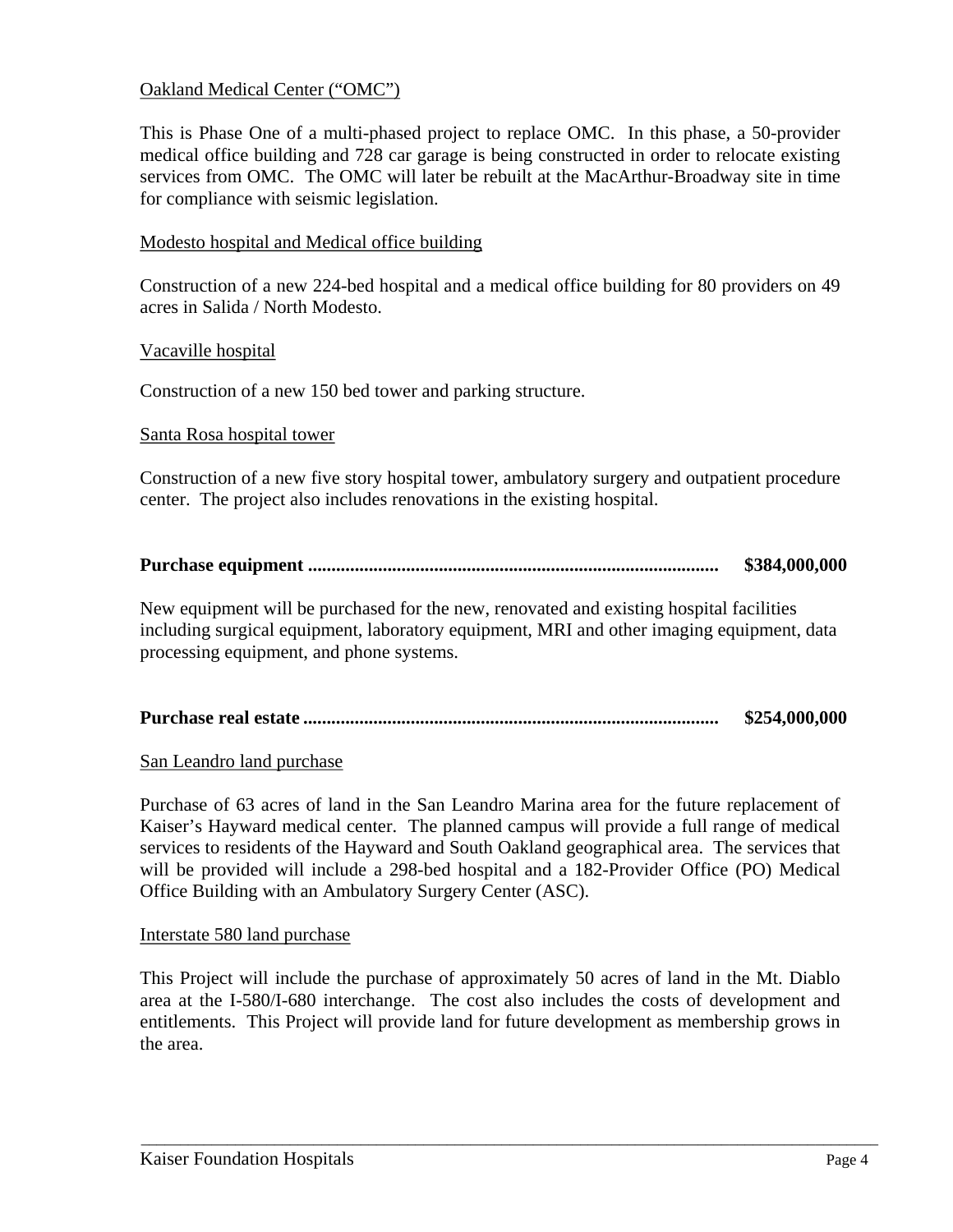## Pleasanton Information Technology Campus

Kaiser has recently purchased a portion of the former People Soft campus in Pleasanton. This space will accommodate up to 1600 IT employees of Hospitals.

|  | \$46,000,000 |             |
|--|--------------|-------------|
|  |              | \$8,500,000 |
|  | 6,700,000    |             |
|  | 1,800,000    |             |

**Total Uses of Funds.......................................................................................... \$2,353,500,000\***

\*\$250 million of prior expenditures for the above projects were reimbursed by FEMA. No further FEMA reimbursements are expected for these projects at this time.

#### **Structure of Financing:**

- Negotiated public offering, fixed rates and variable rates
- Credit enhancement: Bond insurance, if feasible
- Expected Credit Rating:  $A+A-1$  (S&P) & A/F1 (Fitch) based on Kaiser's underlying rating.
- General obligation
- Financial covenants acceptable to Authority in accordance with guidelines for "A" rated financings.
- Waiver of the following bond issuance guideline covenants:\*
	- o Gross Revenue Pledge.
	- o Requirement to maintain rates and charges to maintain a minimum coverage ratio of at least 1.25 times maximum annual debt service.
	- o Requirement to maintain minimum 1.25 times coverage to incur additional debt.

\*At the March 2006 Authority meeting, the Authority approved a resolution approved exceptions to certain financial covenants in the Authority's currently published bond issuance guidelines with respect to revenue bonds issued in 2006 for the benefit of Kaiser Permanente: 1) Gross Revenue Pledge and 2) Reporting requirement to maintain appropriate rates and charges and the requirement to maintain a minimum coverage ratio of at least 1.25 times maximum annual debt service (including the requirement to maintain minimum 1.25 times coverage to incur additional debt).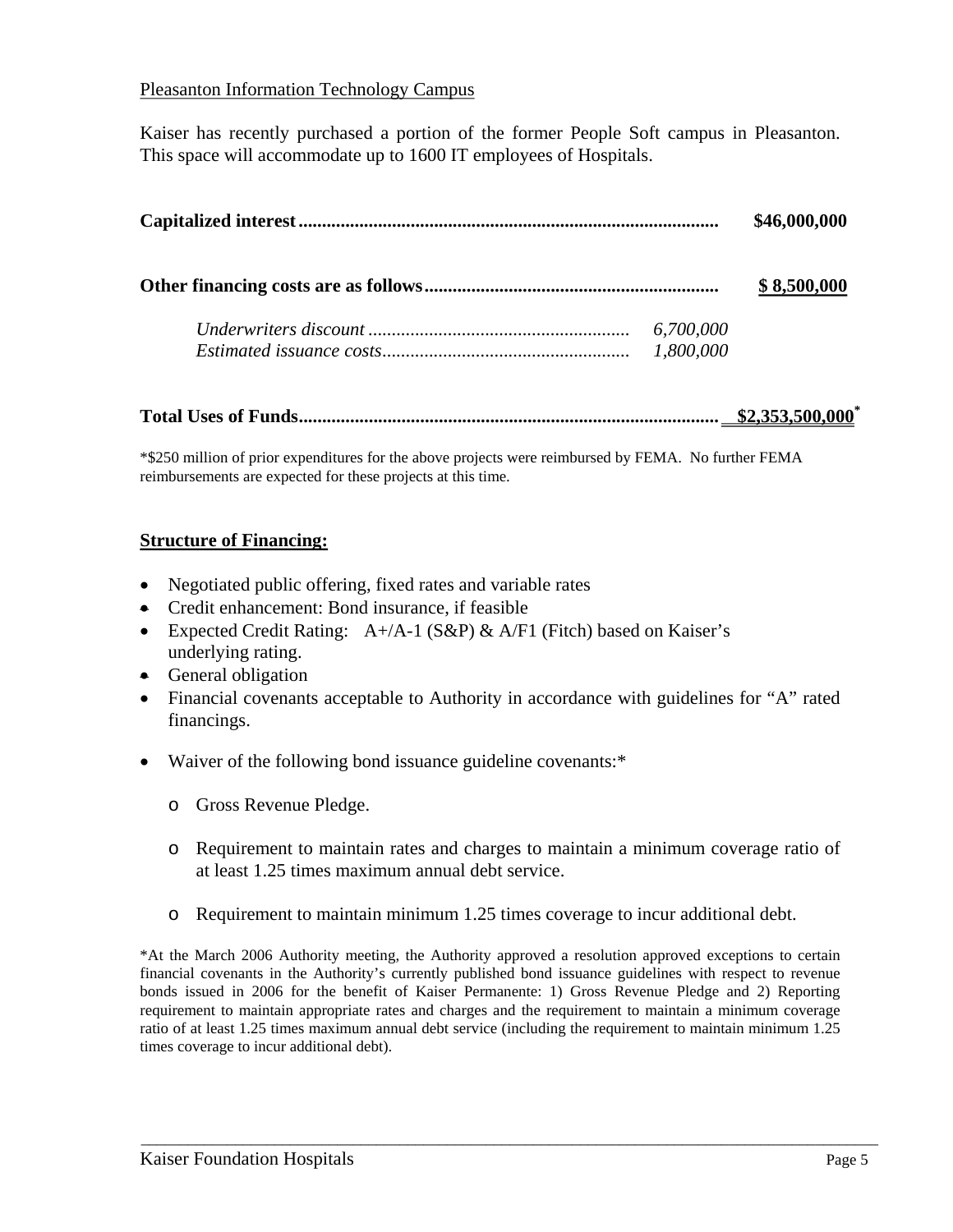# **II. FINANCIAL STATEMENTS AND ANALYSIS**

#### **Kaiser (Credit Group) Combined Statements of Operations (In millions)**

|                                                            | For the year ended December 31, |                     |    |        |    |        |  |
|------------------------------------------------------------|---------------------------------|---------------------|----|--------|----|--------|--|
|                                                            | 2005                            |                     |    | 2004   |    | 2003   |  |
| <b>Revenues:</b>                                           |                                 |                     |    |        |    |        |  |
| Members' dues                                              | \$                              | 16,441              | \$ | 15,188 | \$ | 13,578 |  |
| Contract revenue from Health Plans                         |                                 | 1,142               |    | 1,027  |    | 868    |  |
| Medicare                                                   |                                 | 6,192               |    | 5,168  |    | 4,874  |  |
| Copays, deductibles, fees, and other                       |                                 | 1,581               |    | 1,431  |    | 1,247  |  |
| Total operating revenues                                   |                                 | $\overline{25,356}$ |    | 22,814 |    | 20,567 |  |
| <b>Expenses:</b>                                           |                                 |                     |    |        |    |        |  |
| Medical services                                           |                                 | 11,409              |    | 9,830  |    | 8,772  |  |
| Hospital services                                          |                                 | 8,358               |    | 7,389  |    | 6,751  |  |
| Outpatient pharmacy and optical services                   |                                 | 2,575               |    | 2,327  |    | 2,350  |  |
| Other benefit costs                                        |                                 | 1,550               |    | 1,400  |    | 1,291  |  |
| Total medical and hospital services                        |                                 | 23,892              |    | 20,946 |    | 19,164 |  |
| Health Plan administration                                 |                                 | 705                 |    | 566    |    | 519    |  |
| Asset losses and divestiture adjustments                   |                                 | 24                  |    | (31)   |    | 3      |  |
| Total operating expenses                                   |                                 | 24,621              |    | 21,481 |    | 19,686 |  |
| Equity in net income of subsidiaries                       |                                 | 94                  |    | 171    |    | 157    |  |
| Operating income                                           |                                 | $\sqrt{829}$        |    | 1,504  |    | 1,038  |  |
| Other income and expense:                                  |                                 |                     |    |        |    |        |  |
| Investment income - net                                    |                                 | 520                 |    | 306    |    | 192    |  |
| Interest expense                                           |                                 | (306)               |    | (199)  |    | (220)  |  |
| Effect of change in accounting priniple                    |                                 | (34)                |    |        |    |        |  |
| Net income                                                 |                                 | 1,009               |    | 1,611  |    | 1,010  |  |
| Change in additional minimum pension liability             |                                 |                     |    |        |    | 470    |  |
| Change in unrealized gains/losses on marketable securities |                                 | (134)               |    | 72     |    | 439    |  |
| Grant contributions received                               |                                 | 87                  |    | 26     |    | 57     |  |
| Change in net worth                                        |                                 | 962                 |    | 1,709  |    | 1,976  |  |
| Net worth at beginning of year                             |                                 | 9,850               |    | 8,141  |    | 6,165  |  |
| Net worth at end of year                                   | \$                              | 10,812              | -S | 9,850  | \$ | 8,141  |  |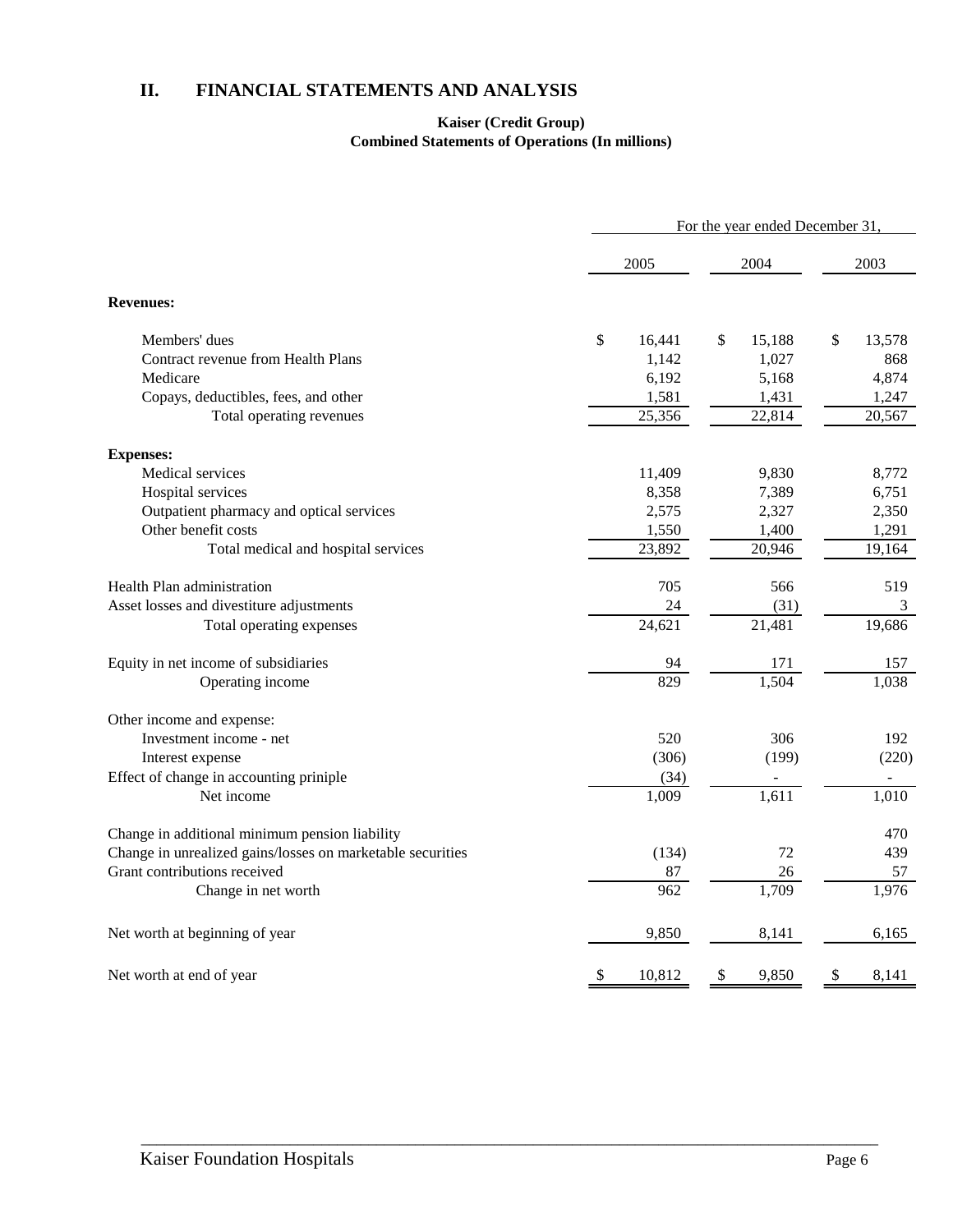#### **) Kaiser (Credit Group) (a Combined Balance Sheets (In millions)**

|                                                               |                         | As of December 31, |            |                      |              |    |            |
|---------------------------------------------------------------|-------------------------|--------------------|------------|----------------------|--------------|----|------------|
|                                                               |                         | 2005               |            | 2004                 |              |    | 2003       |
| <b>Assets</b>                                                 |                         |                    |            |                      |              |    |            |
| Current assets:                                               |                         |                    |            |                      |              |    |            |
| Cash and equivalents                                          |                         | \$                 | 43         | \$                   | 40           | \$ | 22         |
| Marketable securities                                         |                         |                    | 4,041      |                      | 4,054        |    | 4,255      |
| Accounts receivable, net<br>Other current assets              |                         |                    | 659<br>644 |                      | 673<br>631   |    | 747<br>536 |
| Total current assets                                          |                         |                    | 5,387      |                      | 5,398        |    | 5,560      |
|                                                               |                         |                    |            |                      |              |    |            |
| Marketable securities                                         |                         |                    | 6,124      |                      | 5,903        |    | 3,583      |
| Land, buildings, equipment and software-net                   |                         |                    | 10,075     |                      | 8,819        |    | 7,701      |
| Investments in subsidiaries                                   |                         |                    | 1,487      |                      | 1,381        |    | 1,210      |
| Other assets                                                  |                         |                    | 482        |                      | 531          |    | 574        |
| <b>Total</b> assets                                           |                         | \$                 | 23,555     | $\sqrt{\frac{2}{3}}$ | 22,032       | \$ | 18,628     |
| <b>Liabilities &amp; Net Worth</b>                            |                         |                    |            |                      |              |    |            |
| Current liabilities:<br>Accounts payable and accrued expenses |                         | \$                 | 1,503      | \$                   |              | \$ | 972        |
| Medical claims payable                                        |                         |                    | 761        |                      | 1,212<br>653 |    | 572        |
| Due to associated medical groups                              |                         |                    | 427        |                      | 215          |    | 296        |
| Payroll and related charges                                   |                         |                    | 793        |                      | 846          |    | 709        |
| Due to affiliated organizations                               |                         |                    | 700        |                      | 1,082        |    | 691        |
| Medicare payments received in advance                         |                         |                    |            |                      | 477          |    | 398        |
| Current installments on long term debt                        |                         |                    |            |                      | 90           |    | 856        |
| Other current liabilities                                     |                         |                    | 750        |                      | 767          |    | 4          |
| Total current liabilities                                     |                         |                    | 4,934      |                      | 5,342        |    | 4,498      |
| Long-term debt, including due to affiliates                   |                         |                    | 3,415      |                      | 3,080        |    | 2,516      |
| Physicians' retirement plan liability                         |                         |                    | 1,757      |                      | 1,616        |    | 1,503      |
| Other long-term liabilities                                   |                         |                    | 2,637      |                      | 2,144        |    | 1,970      |
| <b>Total liabilities</b>                                      |                         |                    | 12,743     |                      | 12,182       |    | 10,487     |
| Net worth                                                     |                         |                    | 10,812     |                      | 9,850        |    | 8,141      |
| Total liabilities & net worth                                 |                         | \$                 | 23,555     | \$                   | 22,032       | \$ | 18,628     |
| <b>Financial Ratios:</b>                                      |                         |                    |            |                      |              |    |            |
|                                                               | Proforma <sup>(b)</sup> |                    |            |                      |              |    |            |
| Debt Service Coverage (x)                                     | 8.3                     |                    | 11.4       |                      | 22.4         |    | 12.9       |
| Debt/Net worth $(x)$                                          | 0.45                    |                    | 0.32       |                      | 0.32         |    | 0.31       |
| Operating Margin (%)                                          |                         |                    | 3.3%       |                      | 6.5%         |    | 5.0%       |
| Current Ratio (x)                                             |                         |                    | 1.09       |                      | 1.01         |    | 1.24       |
|                                                               |                         |                    |            |                      |              |    |            |

<sup>(a)</sup> Credit Group consists of the borrower, Kaiser Foundation Hospitals, and the guarantors (Kaiser Foundation Health Inc., Kaiser Health Plan Asset Management, Inc., and Kaiser Hospital Asset Management). The Credit Group financial statements are presented in the auditor's report as 'additional' or 'supplementary' information and as such cannot be considered as 'audited statements'. The audited Combined Financial Statements for Kaiser Foundation and Subsidiaries and Kaiser Foundation Hospitals and Subsidiaries are presented as Attachment 1 to this staff report.

 $\frac{1}{2}$ <sup>(b)</sup> Recalculates December 2005 results to include the impact of this proposed financing.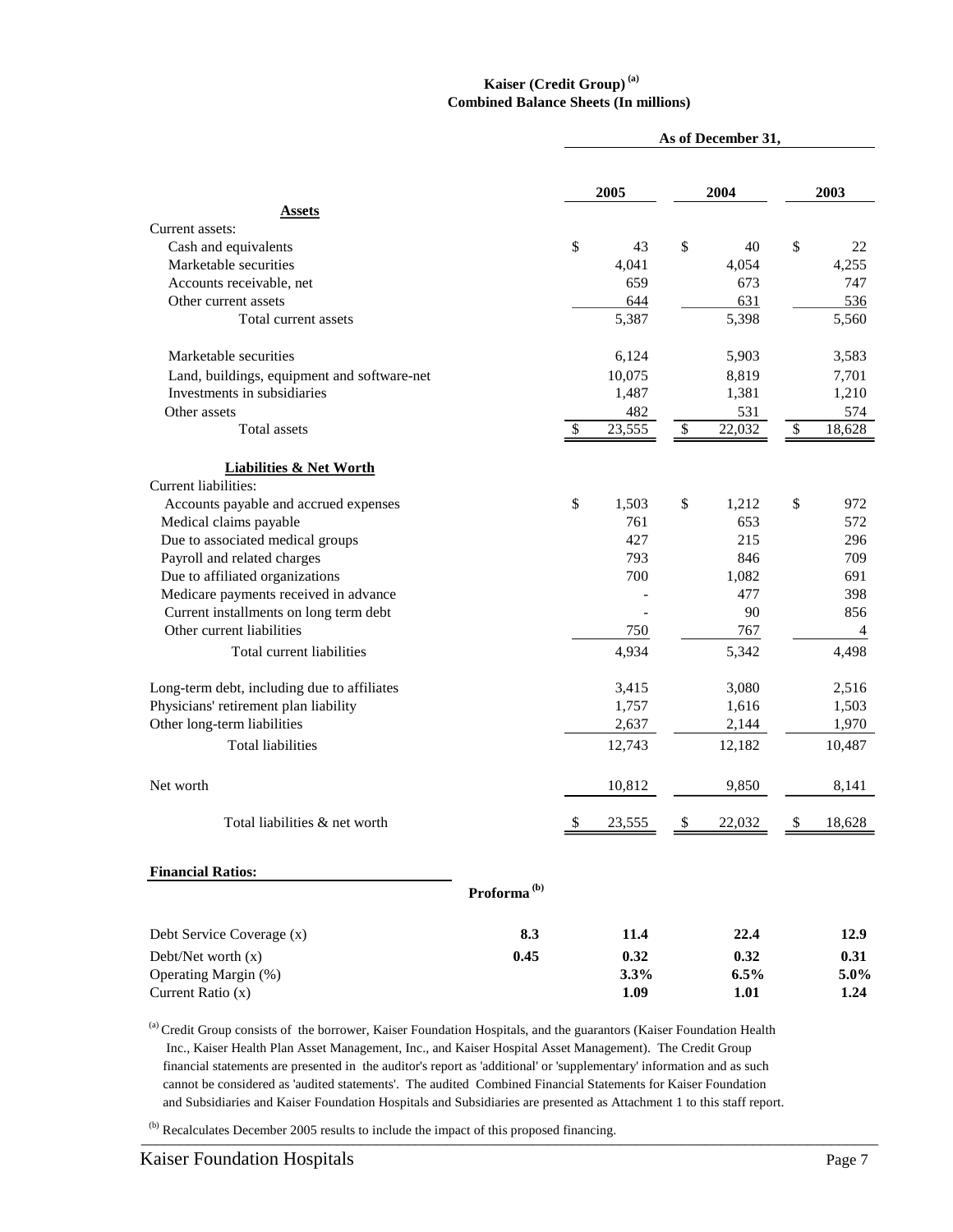## **Financial Discussion:**

## **Kaiser exhibits a solid financial profile, consistently profitable, liquid, and a low debt to equity. Leverage will remain low with this financing.**

Kaiser's operating revenues are in a positive trend, growing from \$20.6 billion in 2003 to \$25.4 billion in 2005 and Kaiser has shown strong operating margins of 5.0%, 6.5%, and 3.3% for the years 2003, 2004 and 2005 respectively, as expenses have been kept in line. Kaiser's overall memberships have increased in each year of our review period, from 8,216,936 in 2003 to 8,445,234 in 2005.

The balance sheet has improved, with net worth increasing from \$8.1 billion in 2003 to \$10.8 billion in 2005. However, although the operating and gross margins remained strong in 2005, these margins declined somewhat. According to management, this was primarily due to the expensing of a portion of health care delivery information systems and higher retirement expenses. In addition, gains on marketable securities have declined in our review period.

Kaiser has been consistently liquid, with over \$4 billion in short term marketable securities in 2005. Total cash and investments is approximately \$10.2 billion, equating to 158 days cash on hand and 3.0x cash to debt.

Debt service coverage has been excellent, with a debt service coverage ratio of at least 11.4x in our review period. Leverage has been low, with a 0.32x debt to equity ratio at December 31, 2005.

Leverage will remain low with this financing, with a proforma 0.45x debt to equity ratio. The proforma debt service coverage ratio of 8.3x demonstrates Kaiser's ability to manage the additional debt.

Challenges facing Kaiser in the near future include rapidly increasing construction costs and labor negotiations due later this year.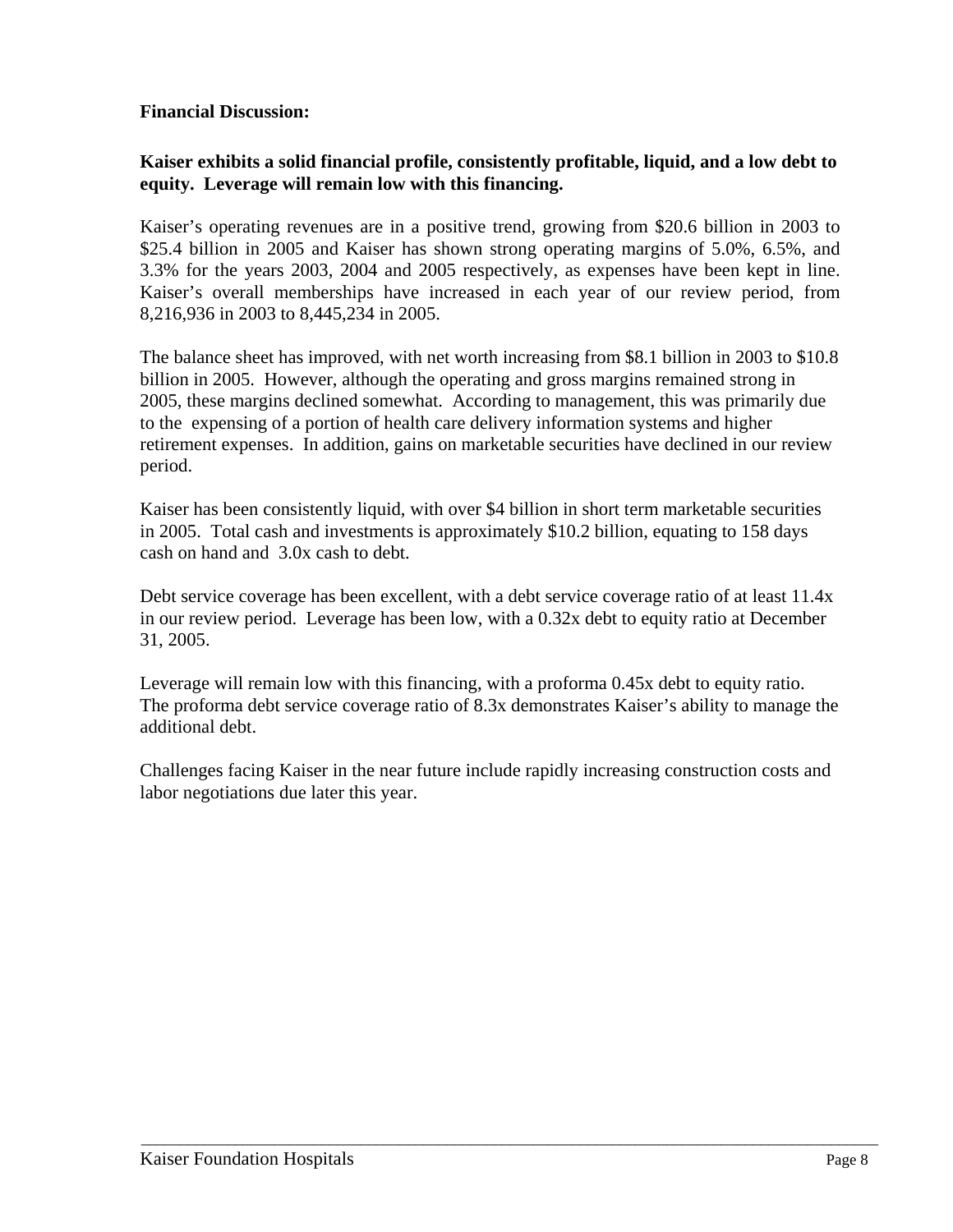# **III. BACKGROUND:**

Kaiser Foundation Hospitals ("Hospitals") was incorporated on February 2, 1948, and is part of the health care delivery system known as the Kaiser Permanente Medical Care Program.

Hospitals, as borrower, is obligated to make loan repayments under the Loan Agreement, and the Guarantors are obligated to make payments under the Guarantee Agreement. The Guarantors and the Hospitals collectively comprise the Credit Group.

The Guarantors are comprised of Kaiser Foundation Health Plan, Inc. ("Health Plan, Inc"), Kaiser Health Plan Asset Management, Inc. ("HPAMI"), and Kaiser Hospital Asset Management ("HAMI"). Pursuant to the Guarantee Agreement, the Guarantors have agreed to comply with various financial covenants, including the limiting of encumbrances and disposing of assets.

Health Plan, Inc., (the health plan organization serving members in California and Hawaii), includes approximately 78% of Kaiser Permanente members. HPAMI and HAMI were incorporated as nonprofit corporations in 1998 in order to own certain capital assets and lease such assets for use at the facilities of Health Plan, Inc. and Hospitals respectively.

#### Kaiser Permanente

The Kaiser Permanente Medical Care Program (also known as Kaiser Permanente) is an integrated health care delivery system. It consists of The Credit Group, health plan organizations in several other states, several other subsidiaries of Hospitals and of Health Plan, Inc. and eight independent Permanente medical groups.

Organizations participating in Kaiser Permanente provide medical, hospital and other health care services and coverage to over 8.4 million members (subscribers and their dependents), as of December 31, 2005, living primarily in the greater metropolitan areas of California, Portland (Oregon), Denver, Cleveland, Honolulu, Washington, D.C., Baltimore and Atlanta. As of December 31, 2005, Hospitals, Health Plan, Inc. and the other health plan organizations had more than 93,000 employees.

## Health Plan Organizations

The Health Plan Organizations are nonprofit corporations that enter into membership contracts with individuals and groups to arrange covered medical services on a predominantly prepaid basis. Each Health Plan Organization contracts with Hospitals to provide or arrange hospital services. Benefits under membership contracts typically include hospital care, professional care in hospitals and physicians' offices, imaging and laboratory services, physical therapy, emergency ambulance service, health education and certain prescription drugs.

Each Health Plan Organization contracts exclusively with one or more of the Permanente Medical Groups to provide or arrange professional and related medical care covered by membership contracts. Permanente Medical Groups are principally organized as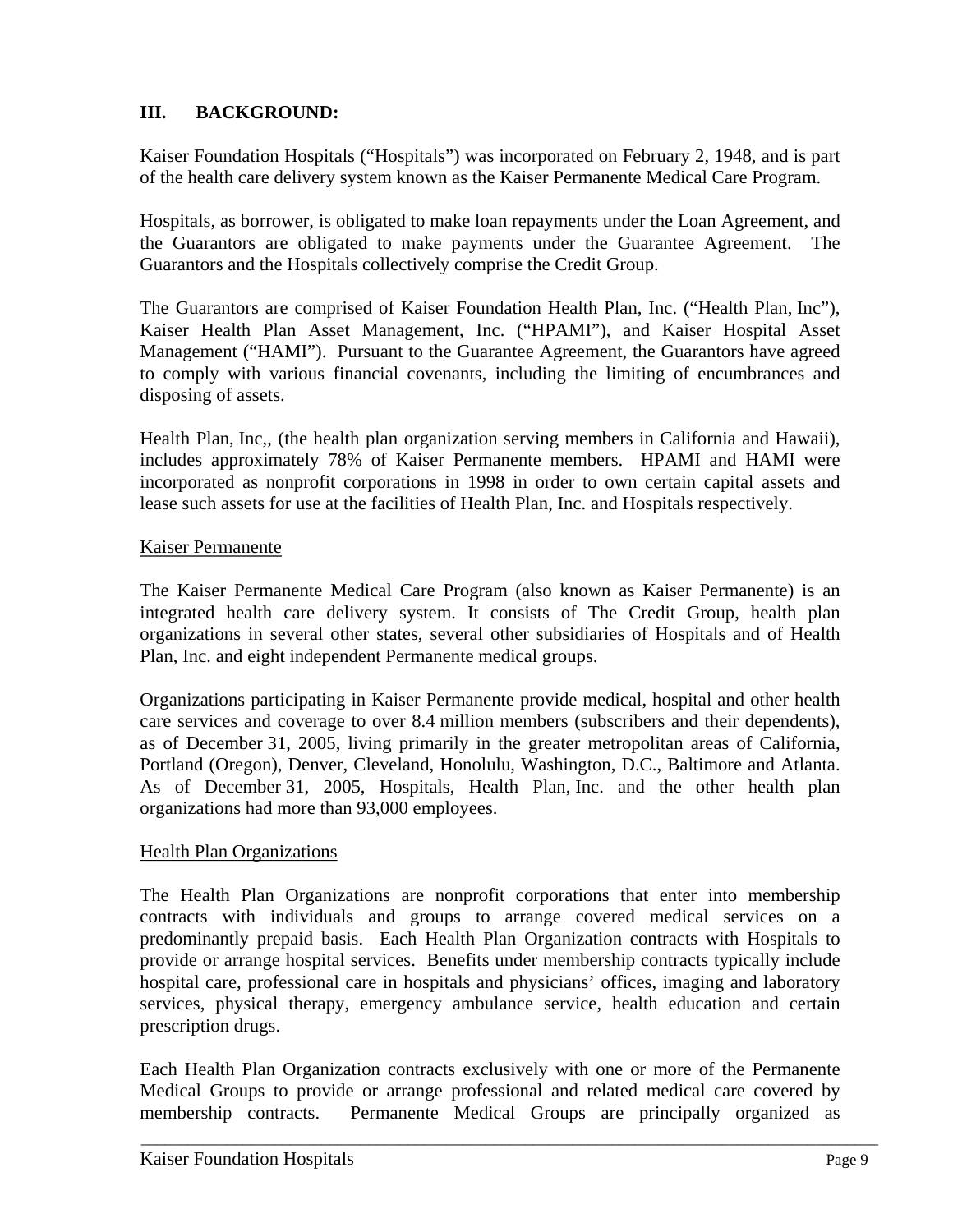professional corporations. In California, the responsibilities of the two Permanente Medical Groups include employment of allied health professional and administrative personnel.

None of the Health Plan Organizations (other than Health Plan Inc.), the other subsidiaries of Health Plan, Inc., other subsidiaries of Hospitals or any of the Permanente Medical Groups has any obligation to make payments with respect to the Bonds.

Service Area and Competition: Kaiser is one of the largest health systems in California with facilities located throughout the state. There is no other system or organization that offers a comparable mix of acute-care and managed-care services.

**Licenses and Contracts:** : All Kaiser patient care facilities are licensed by the Department of Health Services. Kaiser participates in Medicare and Medi-Cal programs.

# **IV. UTILIZATION STATISTICS:**

Kaiser does not aggregate the types of inpatient and outpatient visits that are made specifically to its hospitals or the medical clinics. Since approximately 95% of its patients are members and pay for services on a prepaid basis and because Kaiser is an integrated healthcare delivery system, the percentage of inpatient and outpatient revenues to total hospital revenue is not relevant.

| <b>Selected Patient Data:</b>             |            | Year End   |            |  |  |  |  |
|-------------------------------------------|------------|------------|------------|--|--|--|--|
|                                           | 2005       | 2004       | 2003       |  |  |  |  |
| Acute <sup>*</sup> :                      |            |            |            |  |  |  |  |
| <b>Licensed Beds</b>                      | 6,907      | 6,528      | 6,579      |  |  |  |  |
| Average Length of Stay                    | 3.80       | 3.76       | 3.80       |  |  |  |  |
| <b>Occupancy Percent</b>                  | 67%        | 66%        | 66%        |  |  |  |  |
| <b>Discharges</b>                         | 441,452    | 420,209    | 416,523    |  |  |  |  |
| <b>Ambulatory Encounters</b>              | 32,800,000 | 31,600,000 | 32,100,000 |  |  |  |  |
| *California hospitals only                |            |            |            |  |  |  |  |
| Membership*:                              | 8,445,234  | 8,237,729  | 8,216,936  |  |  |  |  |
| *For all Kaiser health plan organizations |            |            |            |  |  |  |  |

**V. SECTION 15438.5 OF THE ACT (Savings Pass Through):** It is the intent of the Legislature in enacting this part to provide financing only to health facilities that can demonstrate the financial feasibility of their projects. It is further the intent of the Legislature that all or part of any savings experienced by a participating health institution, as a result of that tax-exempt revenue bond funding, be passed on to the consuming public through lower charges or containment of the rate of increase in hospital rates. Pursuant to the Attorney General's advice letter dated November 17, 2005, the "savings pass through" language is a directive (legislative goal) to CHFFA.

\_\_\_\_\_\_\_\_\_\_\_\_\_\_\_\_\_\_\_\_\_\_\_\_\_\_\_\_\_\_\_\_\_\_\_\_\_\_\_\_\_\_\_\_\_\_\_\_\_\_\_\_\_\_\_\_\_\_\_\_\_\_\_\_\_\_\_\_\_\_\_\_\_\_\_\_\_\_\_\_\_\_\_\_\_\_\_\_\_\_\_\_\_\_

Kaiser has provided a description of its savings pass through in **Exhibit A**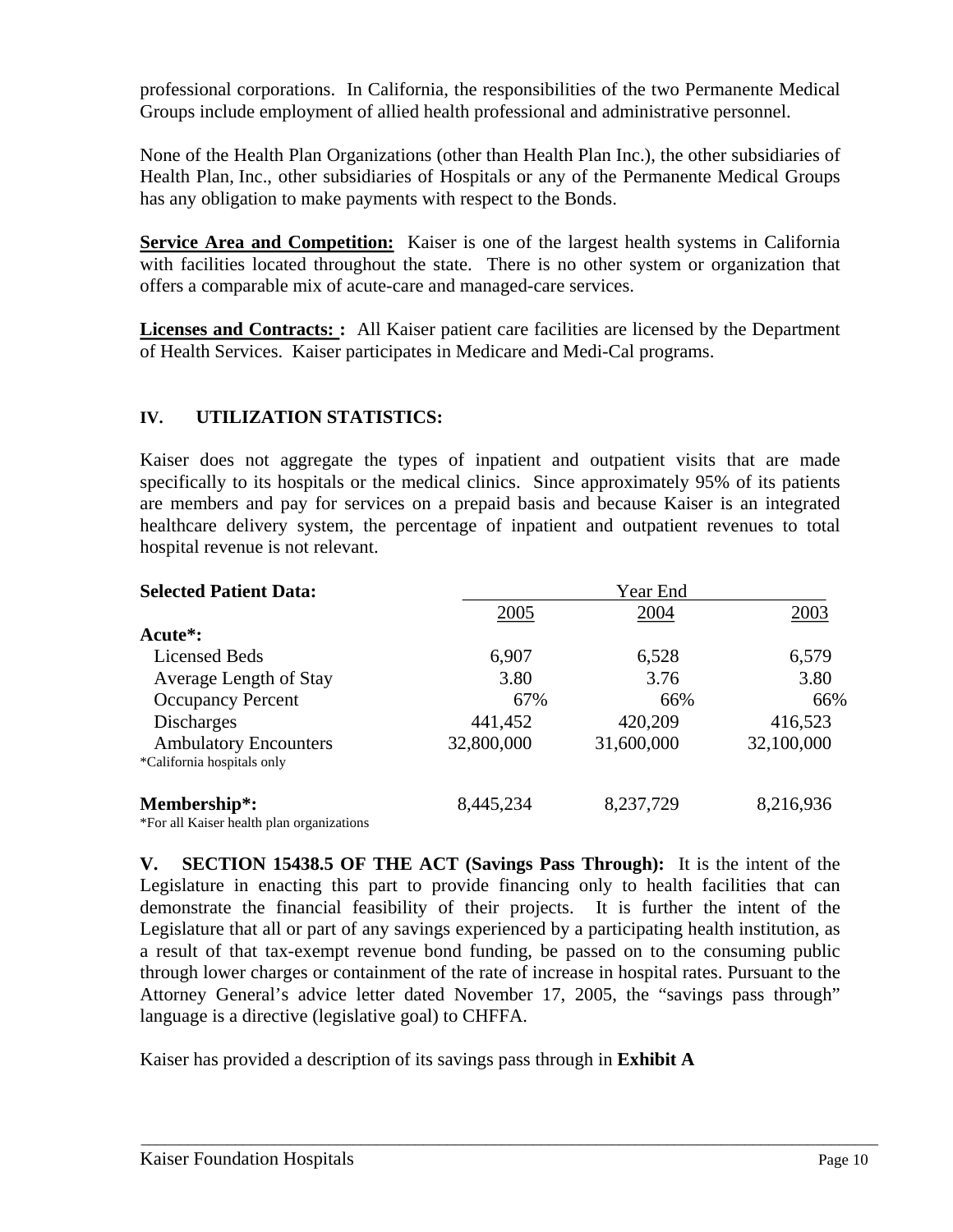**VI. SECTION 15459.1 (b) OF THE ACT (Community Service Requirement):** As a condition of the issuance of revenue bonds, whether by the Authority or any local agency, each borrower shall give reasonable assurance to the Authority that the services of the health facility will be made available to all persons residing or employed in the area served by the facility. As part of this assurance, borrowers shall agree to a number of actions, including (a) to advise each person seeking services at the borrower's facility as to the person's potential eligibility for Medi-Cal and Medicare benefits or benefits from other governmental thirdparty payers, and (b) to post notices in appropriate areas within the facility regarding services being available to all in the service area. This agreement is a standard "Certification and Agreement Regarding Community Service Obligation".

Kaiser has executed this certification and whether Medi-Cal and Medicare patients are accepted. A copy of the certification is provided as **Exhibit B.** 

**VII. COMPLIANCE WITH SEISMIC REGULATIONS:** SB 1953 (Chapter 740, 1994) requires that all acute care hospitals in California meet specific seismic safety standards by 2008 and 2030.

Kaiser has provided a description of its seismic requirements. See **Exhibit C.** 

## **VIII. OUTSTANDING DEBT:**

|                                 | Original      | <b>Amount</b><br>Outstanding | <b>Estimated Amount</b><br><b>Outstanding after</b> |
|---------------------------------|---------------|------------------------------|-----------------------------------------------------|
| <b>Date Issued:</b>             | <b>Amount</b> | As of 12/31/05*              | <b>Proposed Financing</b>                           |
| <b>Existing Authority Debt:</b> |               |                              |                                                     |
| Series 1989A                    | \$193,895,000 | 11,998,777                   | \$11,998,777                                        |
| 2000 Equip. Loan                | 50,000,000    | 6,760,462                    | 6,760,462                                           |
| <b>Other Debt</b>               |               |                              |                                                     |
|                                 |               | 2,621,240,761                | 2,621,240,761                                       |
| <b>Proposed Authority Debt</b>  |               |                              |                                                     |
| 2006 Series A-D                 | 1,500,000,000 |                              | 1,500,000,000                                       |
| <b>Total Debt</b>               |               | \$2,640,000,000              | \$4,140,000,000                                     |

\*Includes current portion of long-term debt. See Kaiser combined financial statements in Attachment 1.

**IX. RELIGIOUS AFFILIATION DUE DILIGENCE:** Staff has reviewed the Applicant's responses to the questions contained in the Religious Affiliation portion of the application. No information was disclosed in the questionnaire or discovered by staff to question the Applicant's compliance with the provisions of the Authority's Act relating to religious affiliation.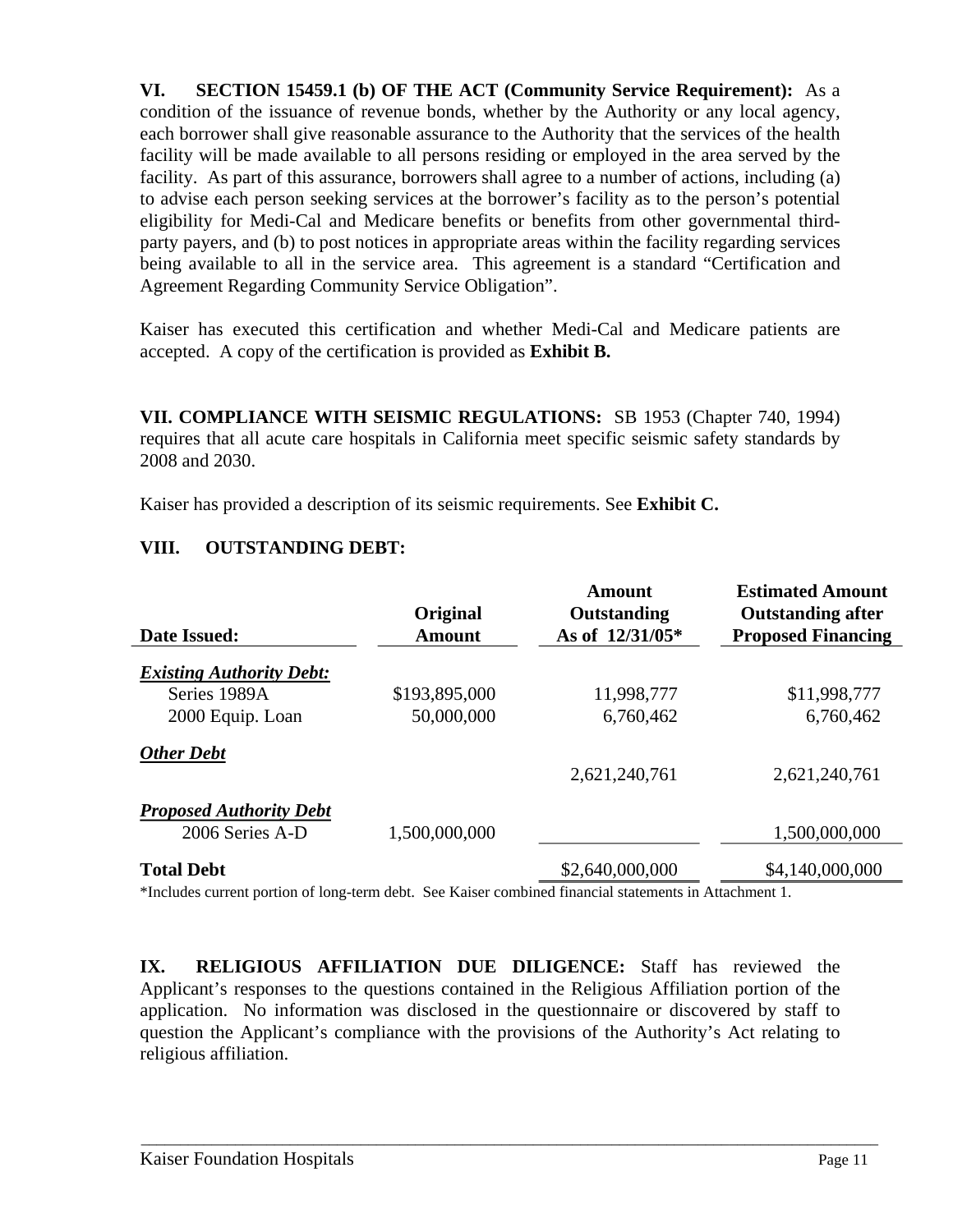**X. LEGAL REVIEW:** Staff has reviewed the Applicant's responses to the questions contained in the Legal Status portion of the Application. No information was disclosed to question the financial viability or legal integrity of this applicant.

**STAFF RECOMMENDATION:** Staff recommends the Authority approve a Resolution in an amount not to exceed \$1,500,000,000 for Kaiser subject to a bond rating of at least an "A" category rating by a nationally recognized rating agency.

Staff also recommends reduction of the yearly Authority administrative fee for borrowers with an aggregate outstanding bond balance in excess of \$750 million, at which point the yearly fee would be 0.01% for any amount over \$750 million. This reduction would commence with the January 2008 Authority billing (this billing will be based on the January 2007 outstanding balances).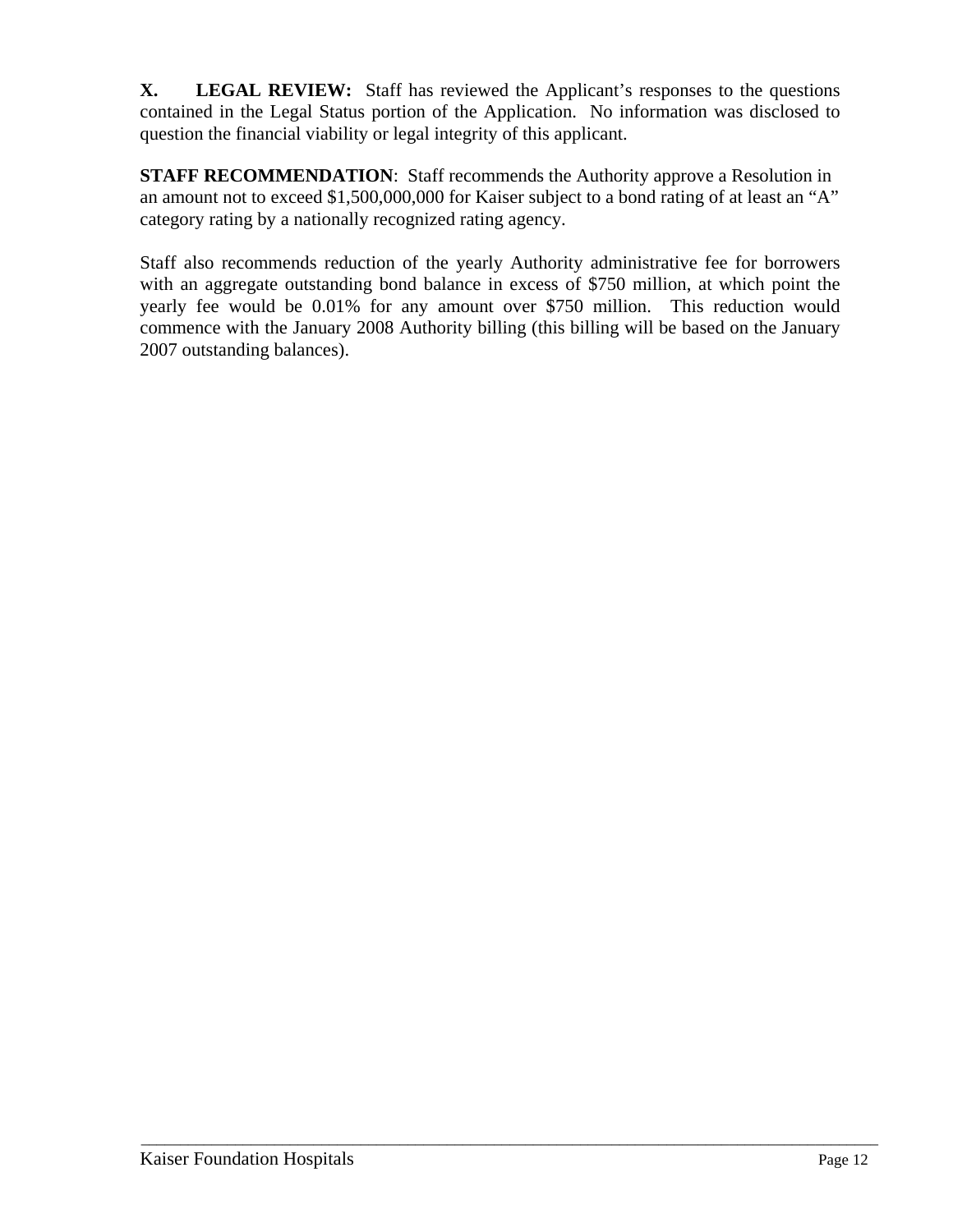#### **Kaiser Foundation Health Plan, Inc. and Subsidiaries and Kaiser Foundation Hospitals and Subsidiaries**

#### **Combined Statements of Operations (In millions)**

|                                                            | For the year ended December 31 |                     |      |        |    |        |
|------------------------------------------------------------|--------------------------------|---------------------|------|--------|----|--------|
|                                                            |                                | 2005                | 2004 |        |    | 2003   |
| <b>Revenues:</b>                                           |                                |                     |      |        |    |        |
| Members' dues                                              | \$                             | 21,694              | \$   | 19,911 | \$ | 17,816 |
| Medicare                                                   |                                | 7,389               |      | 6,241  |    | 5,847  |
| Copays, deductibles, fees, and other                       |                                | 2,037               |      | 1,872  |    | 1,659  |
| Total operating revenues                                   |                                | $\overline{31,120}$ |      | 28,024 |    | 25,322 |
| <b>Expenses:</b>                                           |                                |                     |      |        |    |        |
| Medical services                                           |                                | 15,178              |      | 13,178 |    | 11,879 |
| Hospital services                                          |                                | 8,491               |      | 7,484  |    | 6,844  |
| Outpatient pharmacy and optical services                   |                                | 3,448               |      | 3,119  |    | 3,094  |
| Other benefit costs                                        |                                | 2,070               |      | 1,873  |    | 1,696  |
| Total medical and hospital services                        |                                | 29,187              |      | 25,654 |    | 23,513 |
| Health Plan administration                                 |                                | 1,103               |      | 909    |    | 783    |
| Asset losses and divestiture adjustments                   |                                | 27                  |      | (13)   |    | $8\,$  |
| Total operating expenses                                   |                                | 30,317              |      | 26,550 |    | 24,304 |
| Operating income                                           |                                | 803                 |      | 1,474  |    | 1,018  |
| Other income and expense:                                  |                                |                     |      |        |    |        |
| Investment income - net                                    |                                | 285                 |      | 208    |    | 92     |
| Interest expense                                           |                                | (44)                |      | (71)   |    | (100)  |
| Cumulative effect of change in accounting priniple         |                                | (35)                |      |        |    |        |
| Net income                                                 |                                | 1,009               |      | 1,611  |    | 1,010  |
| Change in additional minimum pension liability             |                                |                     |      |        |    | 470    |
| Change in unrealized gains/losses on marketable securities |                                | (134)               |      | 72     |    | 439    |
| Grant contributions received                               |                                | 87                  |      | 26     |    | 57     |
| Change in net worth                                        |                                | 962                 |      | 1,709  |    | 1,976  |
| Net worth, beginning of year                               |                                | 9,850               |      | 8,141  |    | 6,165  |
| Net worth, end of year                                     | \$                             | 10,812              | \$   | 9,850  | \$ | 8,141  |